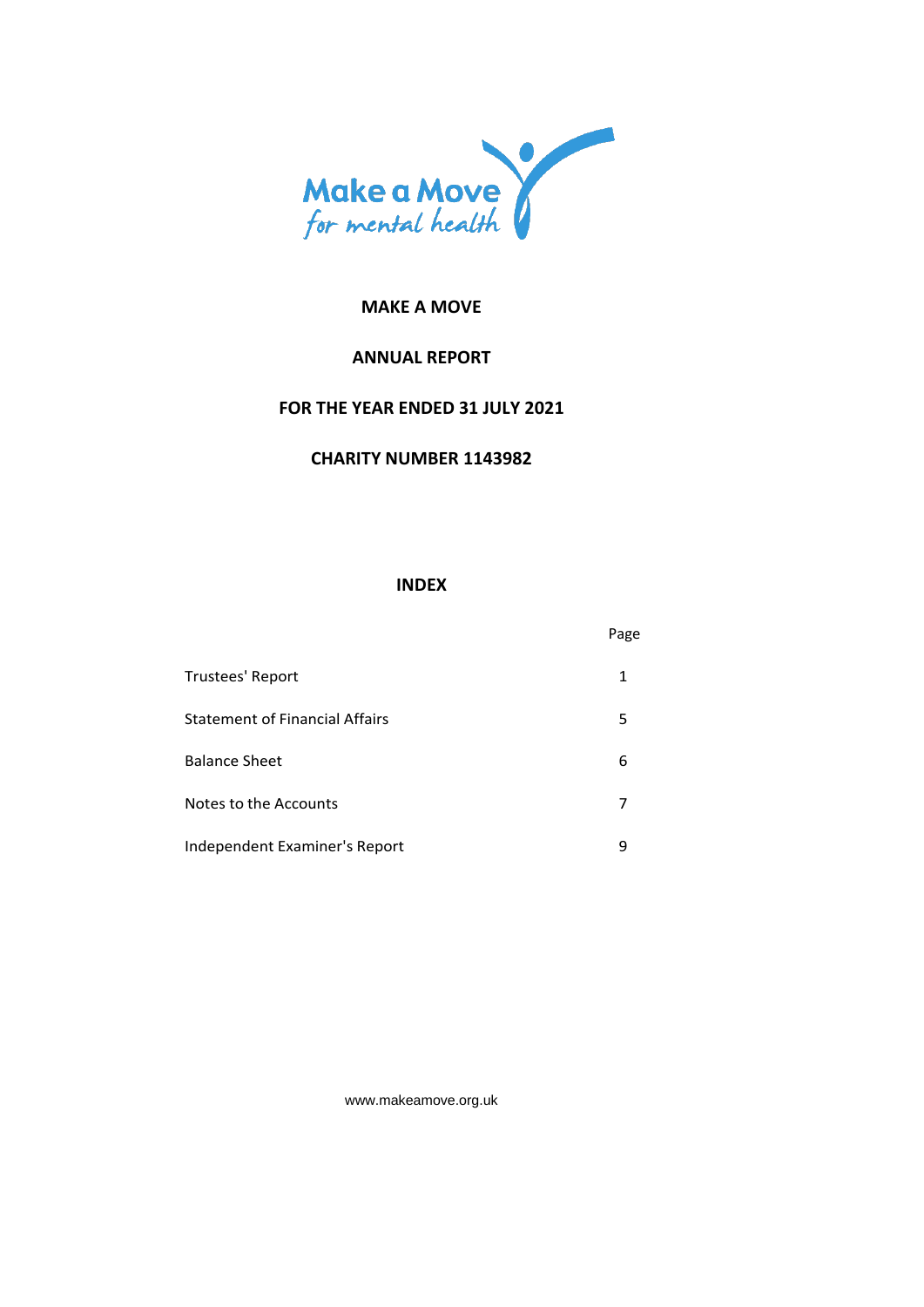# **TRUSTEES' ANNUAL REPORT**

### **YEAR ENDED 31 JULY 2021**

### **1. Constitution and objectives**

Make a Move is an unincorporated organisation governed by its constitution dated 22 September 2011. It is registered as a charity with the Charity Commission (number 1143982).

The objects of the Charity are to advance education and to promote and protect the good health of people who have special educational needs through sessions in music and movement.

The principal address is 26 Eckweek Road, Peasedown St John, Bath, BA2 8EJ.

#### **2. Trustees**

The trustees who were serving at the date of this report are as follows:

| Rebecca Taylor | <b>Chair of Trustees</b> |
|----------------|--------------------------|
| Sara Steele    | Treasurer                |
| Rachel Cox     |                          |
| Jemma Stewart  |                          |

As set out in the constitution, the Trustees are appointed by resolution of the Trustees passed by a majority. When considering candidates for a position as a trustee the Board has regard to the expertise of the candidate, any special skills needed and the likely ability of the candidate to discharge the objects of the Charity. We are actively seeking Trustees with expertise in digital and social media channels.

# **3. Activities**

The trustees confirm that they have referred to the Charity Commission's general guidance on public benefit when reviewing the Trust's aims and objectives and in planning future activities. In particular, the trustees consider how planned activities will contribute to the aims and objectives they have set.

The charity seeks to transform the lives of children and adults by using music and movement as catalysts for a personal revolution and to improve the mental health of its beneficiaries.

The charity pursues this objective as follows:

- 1. *Moving for Resilience* works in primary and secondary schools, special schools and specialist units for pupils with challenging behaviours. It provides music and movement sessions which are aimed at improving health whilst raising aspirations and self-esteem.
- 2. *Engaging Children in the Curriculum* trains pupils to perform at the Dance Umbrella, an annual showcase event which takes place at the Bath Forum and is coordinated with the local School Sport Partnership.
- 3. *Moving on Up* works with mothers suffering from Post-Natal Depression.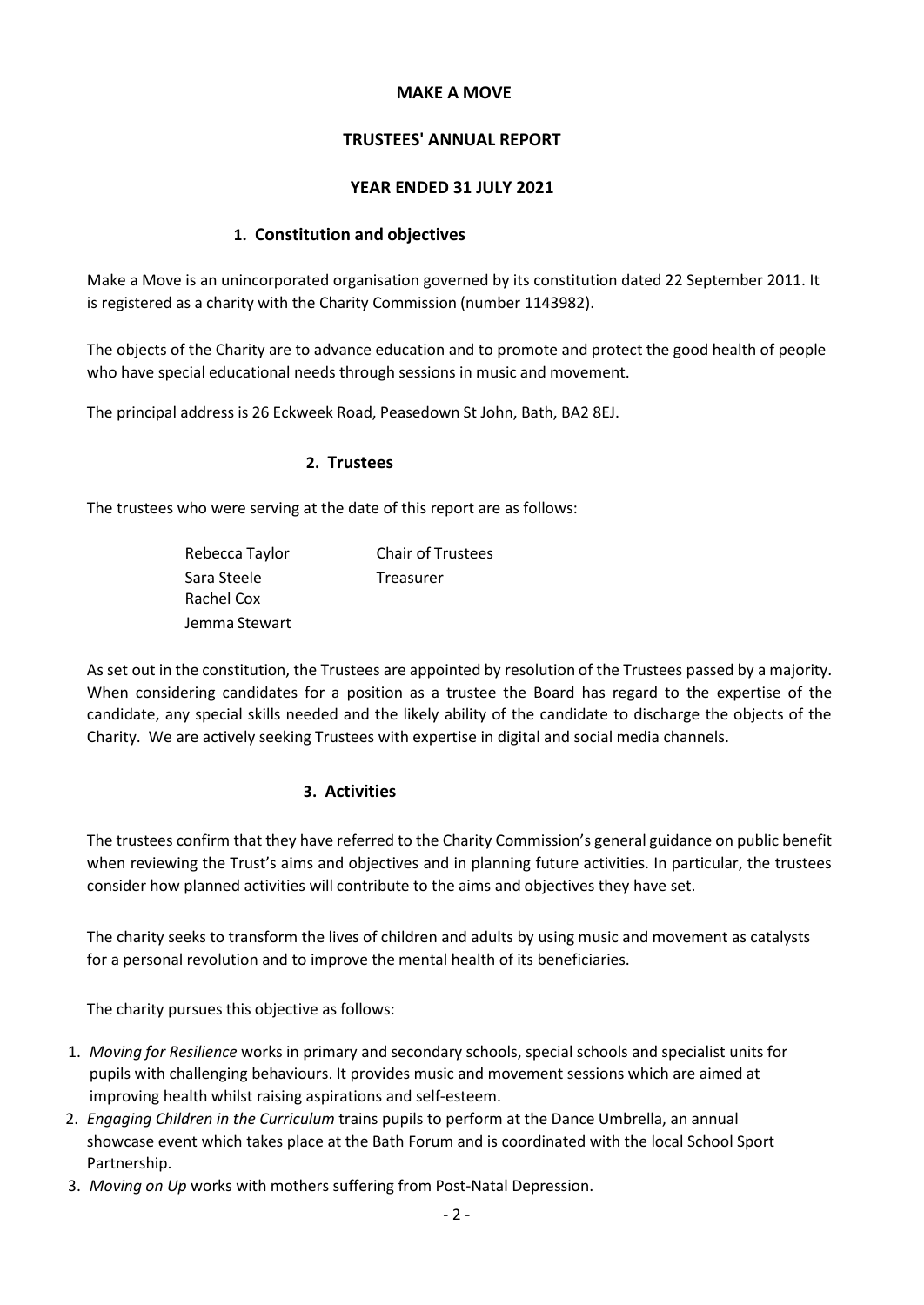- 4. *Moving for the Mind* works with the elderly with the aim of prevent the potential progression of agitated episodes associated with the onset of dementia.
- 5. *Wellbeing in the Workplace* works with businesses in the workplace to help promote mindfulness and help reduce stress, depression, or anxiety.
- 6. Make a Move also provides CPD session for teachers.
- 7. Make a Move is a member of the Perinatal Wellbeing Partnership which includes Bluebell Care,Creativity Works and Open Space, in conjunction with HCRG Care Group and the NHS. This means that there is support for families to manage their emotional wellbeing during pregnancy and after birth across BANES.
- 8. Make a Move became a member of the Association of Mental Health Providers during 2021.

Make a Move works closely with the following:

- Bath & North East Somerset (BANES) School Sport Partnership and Make a Move provides the volunteers for runners, lighting, and stage management each year for Dance Umbrella.
- HCRG Care Group Health Visitors via its work with women who suffer from Post-Natal Depression.

• Dance Notes, a vital resource for teachers who have no experience of teaching dance. Dance Note provides customisable dance lesson plans for schools. Some of the practitioners for Make a Move write the lessons plans for Dance Notes.

Make a Move also works with the following organisations in respect of our beneficiaries and values our ongoing working relationship with them:

- BANES Council Children's Centres
- BANES Early Years Children's Group
- NCT: The UK's largest charity for parents
- Voices (domestic violence charity)
- Twins (for parents with multiple births)
- Swallow (for people with learning disabilities)
- Mind (the mental health charity)

# **Objectives and Activities**

Make a Move exists to improve the quality of life of people with mental health difficulties through group sessions in music and movement.

# **Our Vision**

Movement always leads to change.

Make a Move is a registered charity based in the South West since 2011 that provides support to groups of children and adults with social, emotional, mental health and behavioural difficulties. We enable our beneficiaries to learn how to manage their own needs by giving them a range of tools so they can continue to feel well and manage their mental health effectively once they have completed one of our courses. All courses run for specified lengths of time, apart from our sessions with older people, which run continuously as one of the primary aims of these sessions is to help older people combat loneliness and facilitate friendships and connection.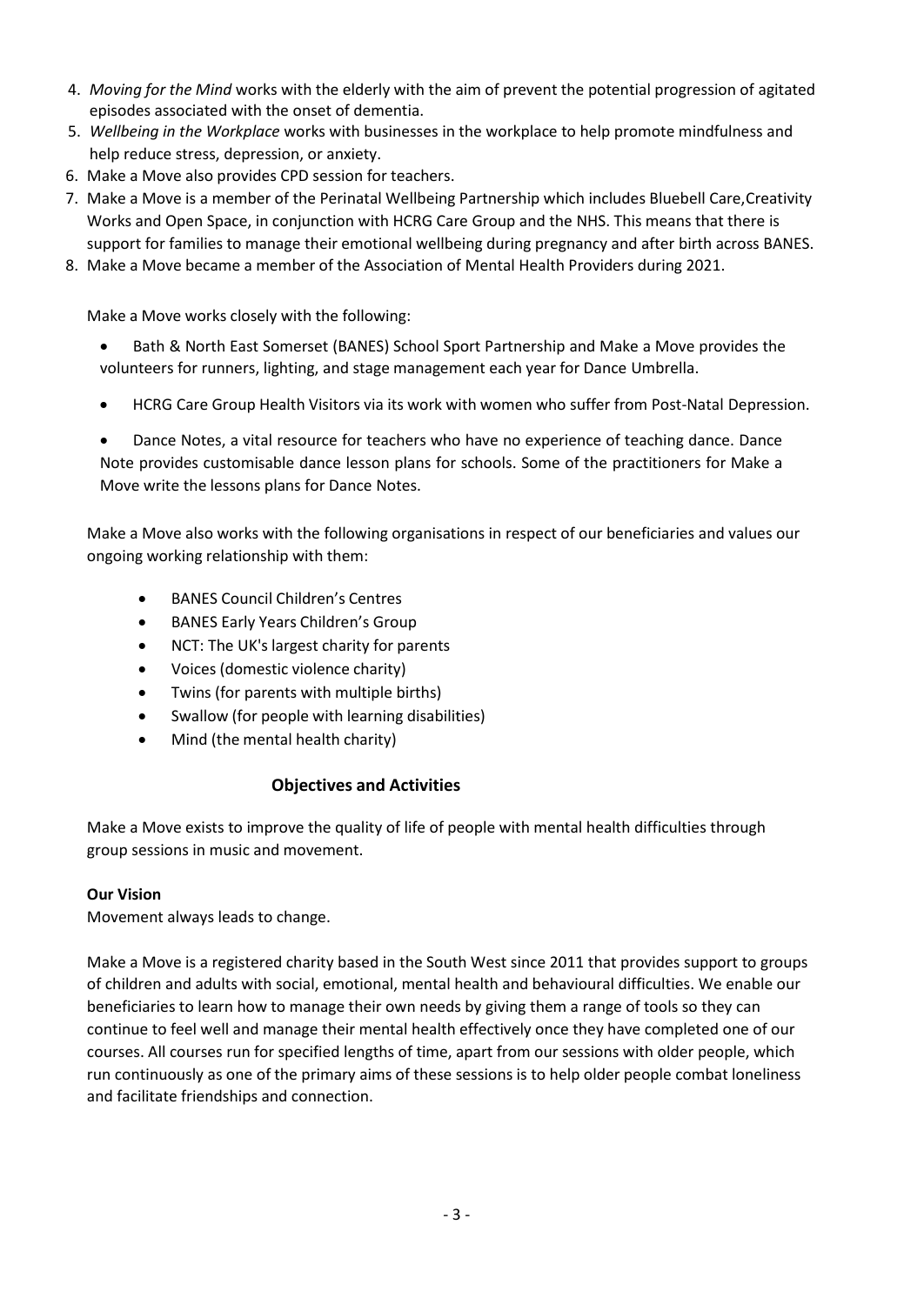### **Main objectives for 2021/22**

2020/21 was unprecedented and the COVID-19 pandemic and lockdowns affected Make a Move's work and income much like many charities and businesses. It caused the work we do to stall initially. We responded as quickly as possible, but the lockdowns had an immediate impact on Wellbeing in the Workplace and it ceased completely. During the second financial year of the pandemic, our income dropped by approximately a third as evidenced by the figures in this statement of accounts, and our plans for expansion were impeded. We availed of financial support from the HMRC via its Self-Employment Income Support Scheme and Coronavirus Job Retention Scheme.

When schools were closed, we carried on virtually in some primary schools, but the work was very limited. Our work with mothers continued almost unabated. We moved the sessions online and with much adapting, managed to continue to offer support with mothers with Postnatal Depression. However, referrals from health visitors almost ceased, and most were self-referrals. Our work with older people ceased during the first lockdown, but during the brief respite in 2020, we managed to train our older beneficiaries to use Zoom and enjoyed virtual sessions for the remainder of 2020 and 2021. These sessions have now returned to faceto-face.

Therefore, some of our aims for 2020/21 have remained as our aims for 2021/22:

- To expand the Moving on Up project to work with women with postnatal depression in neighbouring counties.
- To continue to develop and expand the Wellbeing in the Workplace project to maximise the charity's income which can then be used to fund its charitable projects.
- To work with new local partners as we expand our delivery areas.

Following receipt of a grant via the Association of Mental Health Providers, we drew up a business plan with help from Red Ochre's Uday Thakkar, a Chartered Accountant, and a serial entrepreneur. He has started and grown several businesses and a charity. He launched Red Ochre a social economy consultancy and training organisation. This social enterprise has successfully supported hundreds of organisations and ethical businesses across 26 countries. Uday is an expert in strategy, enterprise, leadership, organisational change, governance, and finance.

Our relationship with Uday continues and we are very grateful to have developed such a partnership.

#### **4. Reserves**

The charity holds reserves to ensure it is well placed to meet challenges that may arise in the future. The trustees consider reserves to be adequate.

#### **4. Trustees' responsibilities in relation to the annual report**

The Trustees are responsible for preparing the Annual Report and the financial statements in accordance with applicable law and United Kingdom Generally Accepted Accounting Practice.

Law applicable to charitable companies in England and Wales requires the Trustees to prepare a Trustees' Report, and financial statements for each financial year which give a true and fair view of the charity's financial activities during the year and of its financial position at the end of the year. In preparing financial statements giving a true and fair view, the Trustees should follow best practice and;

- select suitable accounting policies and apply them consistently.
- observe the methods and principles in the Charities SORP;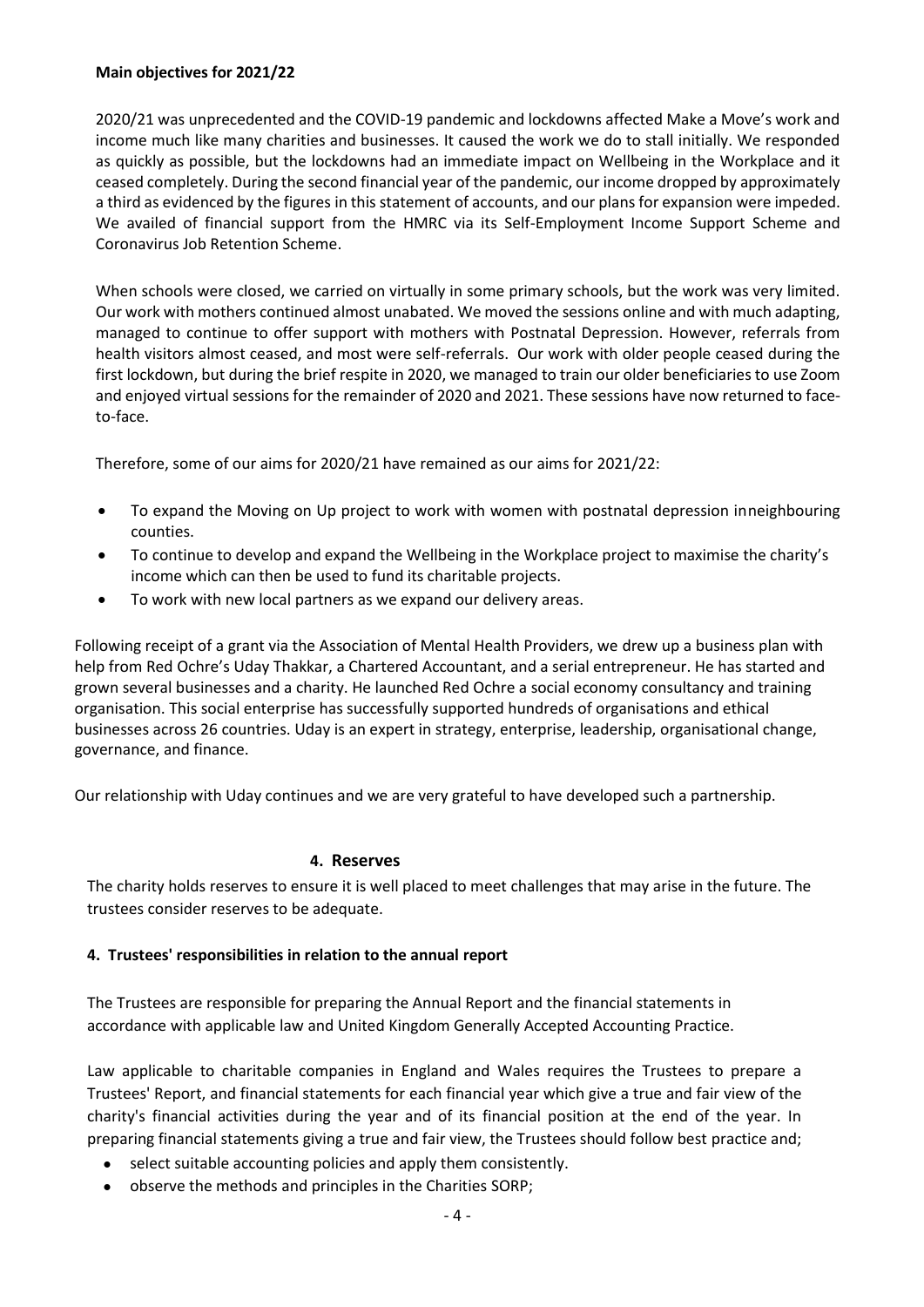- make judgements and estimates which are reasonable and prudent;
- state whether applicable accounting standards and statements of recommended practice have been followed, subject to any departures disclosed and explained in the financial statements; and
- prepare the financial statements on a going concern basis unless it is inappropriate to presume that the charity will continue in operation.

The Trustees are responsible for keeping proper accounting records which disclose, with reasonable accuracy, the financial position of the charity and which enables it to ensure that the financial statements comply with the applicable law in England and Wales. They are also responsible for safeguarding the assets of the charity and hence for taking reasonable steps for the prevention and detection of fraud and other irregularities.

In determining how amounts are presented within the statement of financial activities and balance sheet, the Trustees have had regard to the substance of the reported transaction or arrangement, in accordance with generally accepted accounting principles or practice.

# **For and on behalf of the trustees**

Rebecca Taylor Chair of Trustees 30/04/2022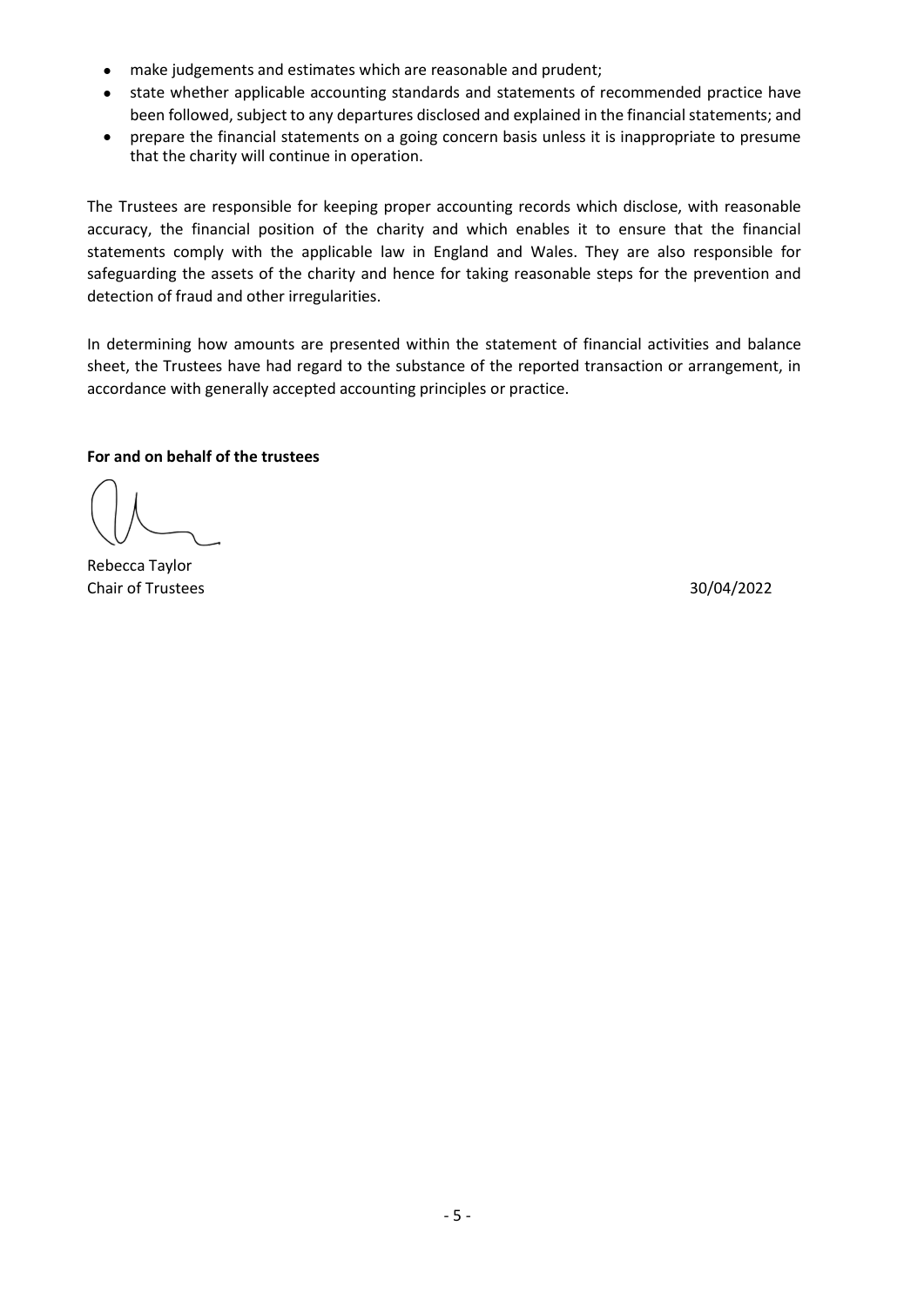# **STATEMENT OF FINANCIAL ACTIVITIES FOR THE YEAR ENDED 31 JULY 2021**

|                                          |                | 2021                         |                                        |                   | 2020              |  |
|------------------------------------------|----------------|------------------------------|----------------------------------------|-------------------|-------------------|--|
|                                          | <b>Note</b>    | General<br><b>Funds</b><br>£ | <b>Restricted</b><br><b>Funds</b><br>£ | <b>Total</b><br>£ | <b>Total</b><br>£ |  |
| <b>Incoming resources</b>                |                |                              |                                        |                   |                   |  |
| Incoming resources from generated funds: |                |                              |                                        |                   |                   |  |
| Voluntary income<br>Investment income    |                | 5,475                        | 25,595                                 | 31,070            | 38,479            |  |
| Incoming resources from                  |                |                              |                                        |                   |                   |  |
| charitable activities:                   | $\overline{2}$ | 17,667                       |                                        | 17,667            | 64,441            |  |
| Other incoming resources                 |                | 50,938                       |                                        | 50,938            | 42,839            |  |
| <b>Total incoming resources</b>          |                | 74,080                       | 25,595                                 | 99,675            | 145,759           |  |
| <b>Resources expended</b>                |                |                              |                                        |                   |                   |  |
| <b>Charitable activities</b>             |                | 62,864                       | 39,001                                 | 101,865           | 106,229           |  |
| <b>Governance costs</b>                  |                | 1,610                        |                                        | 1,610             | 780               |  |
| <b>Total resources expended</b>          | 3              | 64,474                       | 39,001                                 | 103,476           | 107,079           |  |
| Net income for the year                  |                | 9,606                        | (13, 406)                              | (3,801)           | 38,680            |  |
| <b>Funds brought forward</b>             |                | 8,656                        | 19,611                                 | 28,267            | (10, 413)         |  |
| <b>Funds carried forward</b>             |                | 18,262                       | 6,205                                  | 24,466            | 28,267            |  |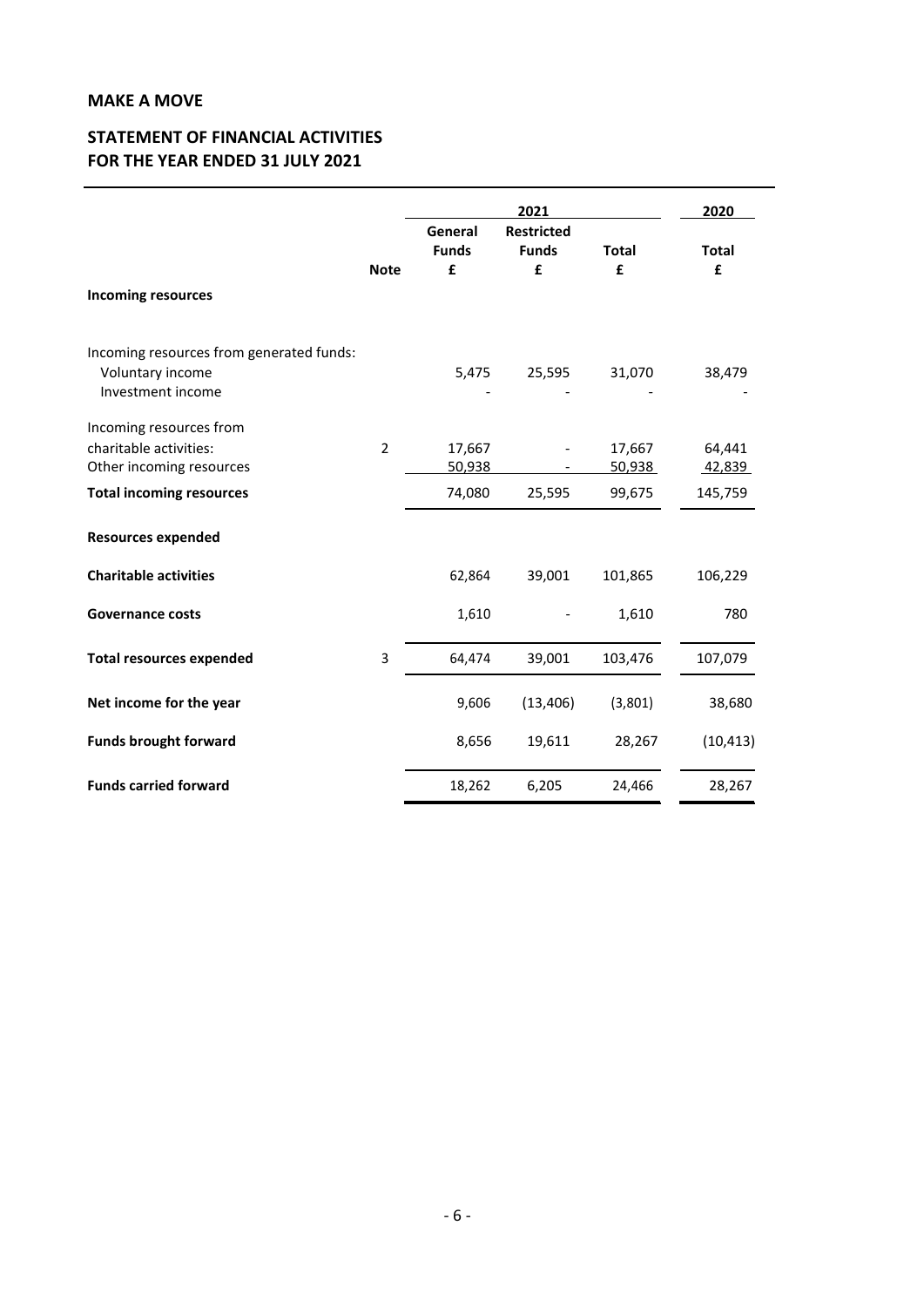# **BALANCE SHEET AS AT 31 JULY 2021**

|                                                | <b>Note</b> | £<br>2021 | £<br>2020 |
|------------------------------------------------|-------------|-----------|-----------|
| <b>NET ASSETS</b>                              |             |           |           |
| <b>Current assets</b>                          |             |           |           |
| Cash at bank                                   |             | 21,142    | 28,954    |
| Trade debtors                                  |             | 4,642     | 2,447     |
| Sundry debtors                                 |             | 151       | 151       |
| Creditors: amounts falling due within one year |             |           |           |
| - Other taxes                                  |             | (238)     | (237)     |
| - accruals                                     |             | (1, 230)  | (1, 230)  |
| - sundry creditors                             |             |           | (1, 818)  |
| <b>Total assets less current liabilities</b>   | 4           | 24,467    | 28,267    |
| <b>REPRESENTED BY</b>                          |             |           |           |
| General fund                                   | 5           | 6,205     | 19,611    |
| Restricted fund                                |             | 18,262    | 8,656     |
|                                                |             | 24,467    | 28,267    |

These accounts were approved by the trustees on 30/04/2022 and are signed on their behalf by:

Rebecca Taylor Chair of Trustees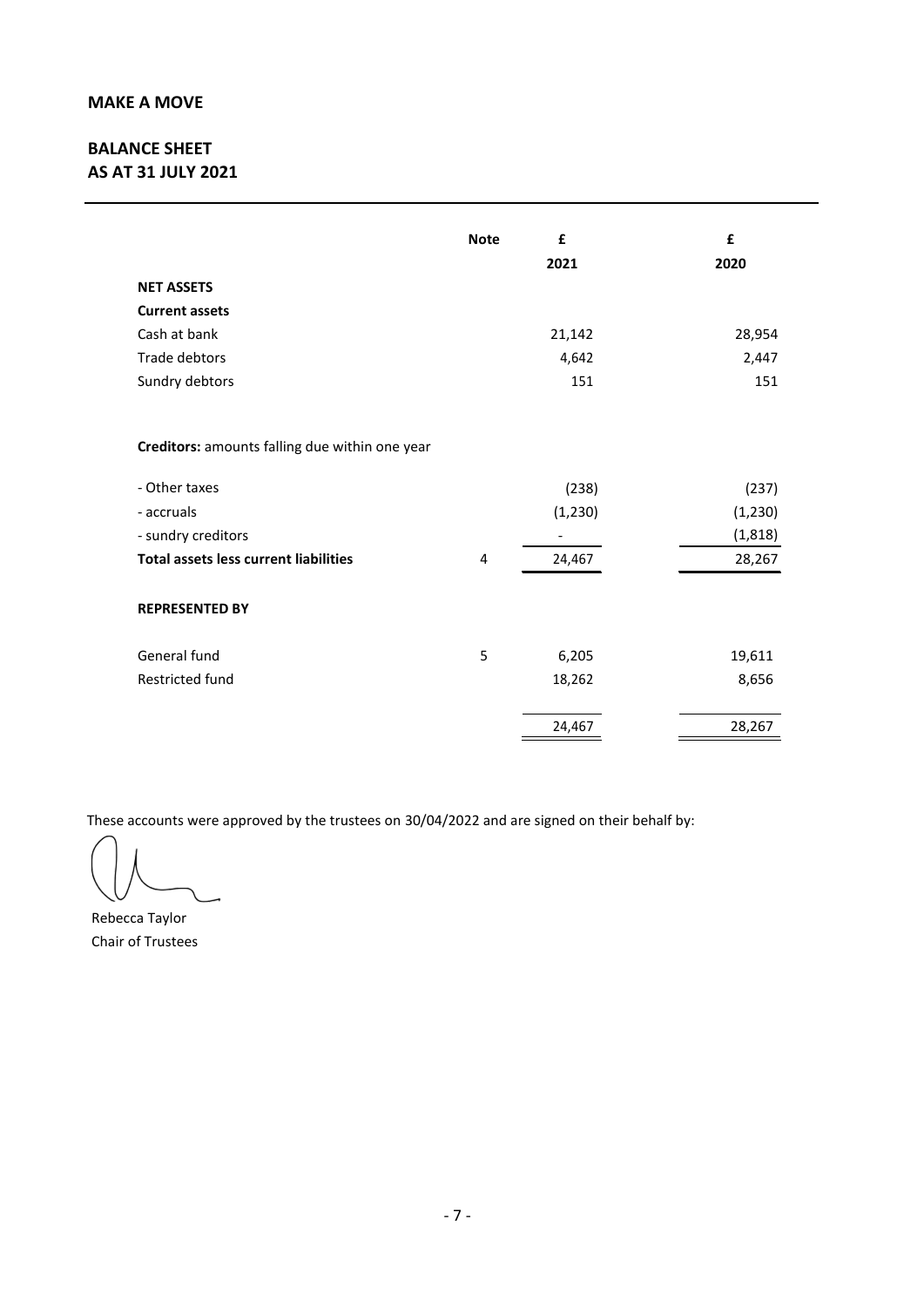# **NOTES TO THE FINANCIAL STATEMENTS YEAR ENDED 31 JULY 2021**

#### **1. Accounting Policies**

#### **Basis of accounting**

The financial statements have been prepared under the historical cost convention, in accordance with applicable Accounting Standards and comply with the Statement of Recommended Practice Accounting and Reporting by Charities. The policies adopted for items which are judged material to the financial statements are as follows:

#### **Incoming resources**

Donations and gifts are recognised as income when received.

#### **Resources expended**

Resources expended are recognised on an accruals basis. They are allocated to activities based on actual usage and time spent.

Governance costs comprise those costs incurred by the charity in meeting its constitutional and statutory requirements.

#### **Funds**

Restricted funds represent the funds specifically earmarked for the charity's property and other projects, specified by the donor. Unrestricted funds are funds which can be utilised at the discretion of the trustees.

#### **2 Voluntary income**

|                                           | £      | £      |  |
|-------------------------------------------|--------|--------|--|
|                                           | 2021   | 2020   |  |
| St John's Hospital                        | 25,000 | 30,000 |  |
| Quartet Community Foundation (restricted) | 0.00   | 3,000  |  |
| Schools                                   | 595    | 1,404  |  |
| Other                                     | 5,475  | 4,075  |  |
|                                           | 31,070 | 38,479 |  |

#### **3 Resources expended**

No remuneration was paid to the trustees during the year and nor were there were any expenses reimbursed to trustees.

The Independent Examiner's fee amounted to £600 (2020: £600)